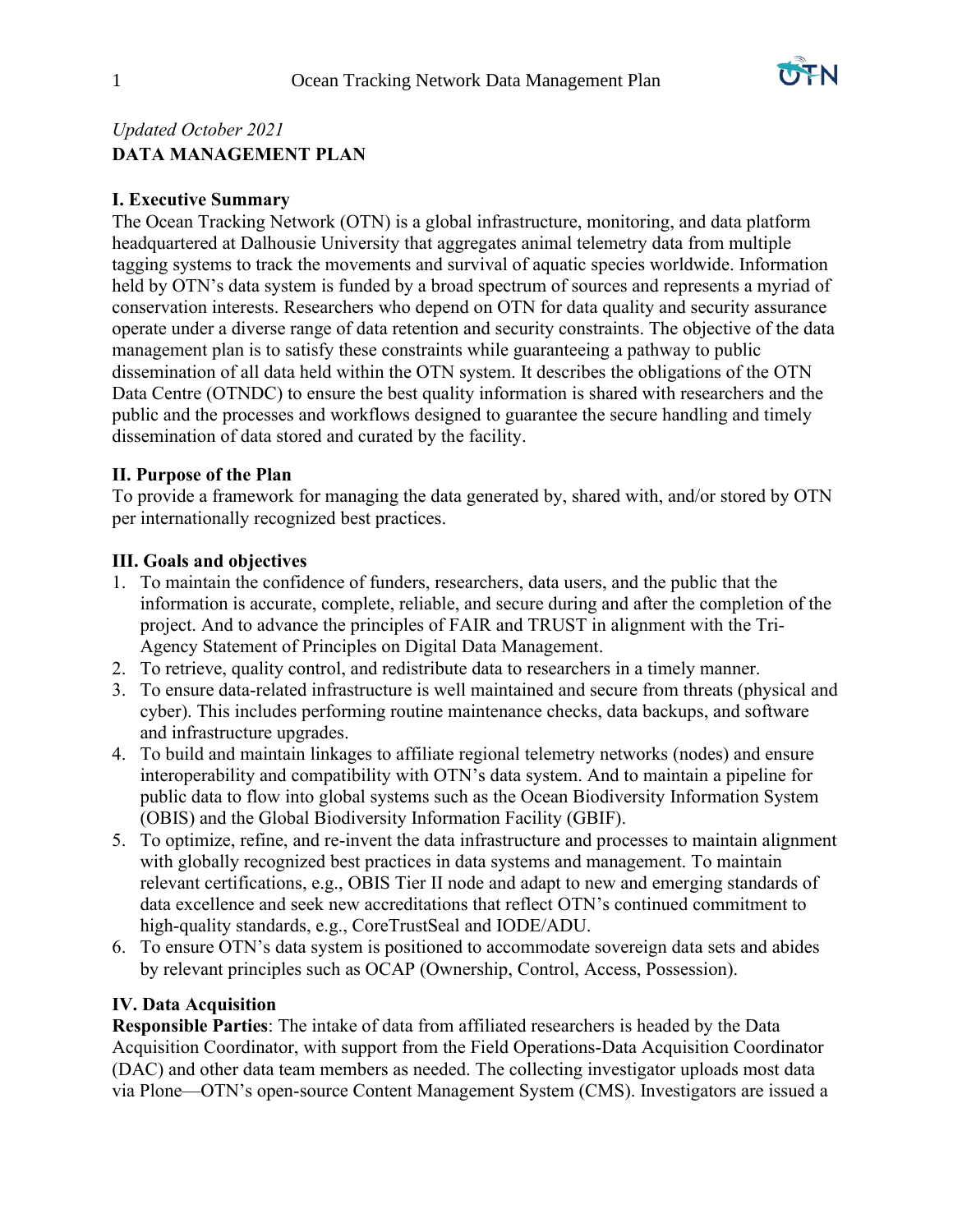

secure, password-protected repository folder that limits access to designated persons identified by the investigator and OTNDC. The identification of missing or delinquent data, support for amending or reformatting supplied data and metadata, and training for investigators on projectlevel data controls are provided by data acquisition personnel as needed. Specifics of how the OTN data system handles each data type are found in DAC checklists, data processing notebooks and SOPs.

**Project creation and initial metadata harvest:** Each project added to OTN's data system is assigned a unique collection code within its database Node and can be uniquely identified by adding a prefix denoting the node it was registered by, e.g., NEP.COHO.

OTN collects and stores metadata consisting of project metadata, deployment metadata, and tagging metadata. Metadata is collected on [standardized templates](https://members.oceantrack.org/data/data-collection) to facilitate transmission into the OTN database. Detailed instructions on how to fill out templates are shared with new users to the data portal, as well as a list of frequently asked questions (FAQ) for network members to reference. Reference materials are also available on the [members portal.](https://members.oceantrack.org/) Metadata include:

- **1. Project***:* Contains essential project details, including PIs, collaborators, and contact details.
- **2. Deployment***:* Contains all data pertaining to instrument deployment, including location data.
- **3. Tagging:** Contains all details about tagged animals and is utilized to identify tagged animals.

Data sources collected by OTN include:

**1. Electronic telemetry data***:* instrument-attached or implanted animal telemetry observation data loaded directly into OTN's data warehouse and/or aggregated via affiliate regional telemetry networks. Sources are:

- a. *Acoustic receivers*: The majority of data housed by OTN is detection data from acoustic receivers. Acoustic data is also obtained via fixed deployments that transmit acoustic data via satellites, e.g., live buoys and gliders with attached receiver units. Researchers provide data in the form of raw files offloaded from instruments or mirrored from affiliated regional networks and nodes. The data includes timestamped, georeferenced locations of stations that have observed the unique code emitted by each tagged animal.
- b. *Satellites*: OTN obtains satellite telemetry data directly from researchers who export track files to the data warehouse or via manufacturer file-drops with express researcher permission. Efforts are underway in conjunction with the US IOOS ATN to enable OTN to directly download instrument data from manufacturer web portals, provided that prior approval from the tagging researcher has been granted.

**2. Oceanographic data**: OTN deploys oceanographic instruments alongside their acoustic listening stations and utilizes a number of autonomous and remotely operated machines, including gliders, remotely operated vehicles (ROVs), and side-scan sonar to characterize the environment through which tagged species are tracked. Sources are:

- a. *Gliders*: OTN's Glider Group deploys surface and subsea platforms that collect oceanographic data and transmit subsets via satellite in near-real-time. This data is contributed to the Global Telecommunication System via a partnership with DFO-MEDS.
- b. *ROVs / Side-scan sonar*: OTN deploys ROVs and side-scan sonar instruments to characterize the composition/topology of the ocean floor within a study area to better plan the deployment of instruments or service/recover lost, unresponsive, or stuck moorings.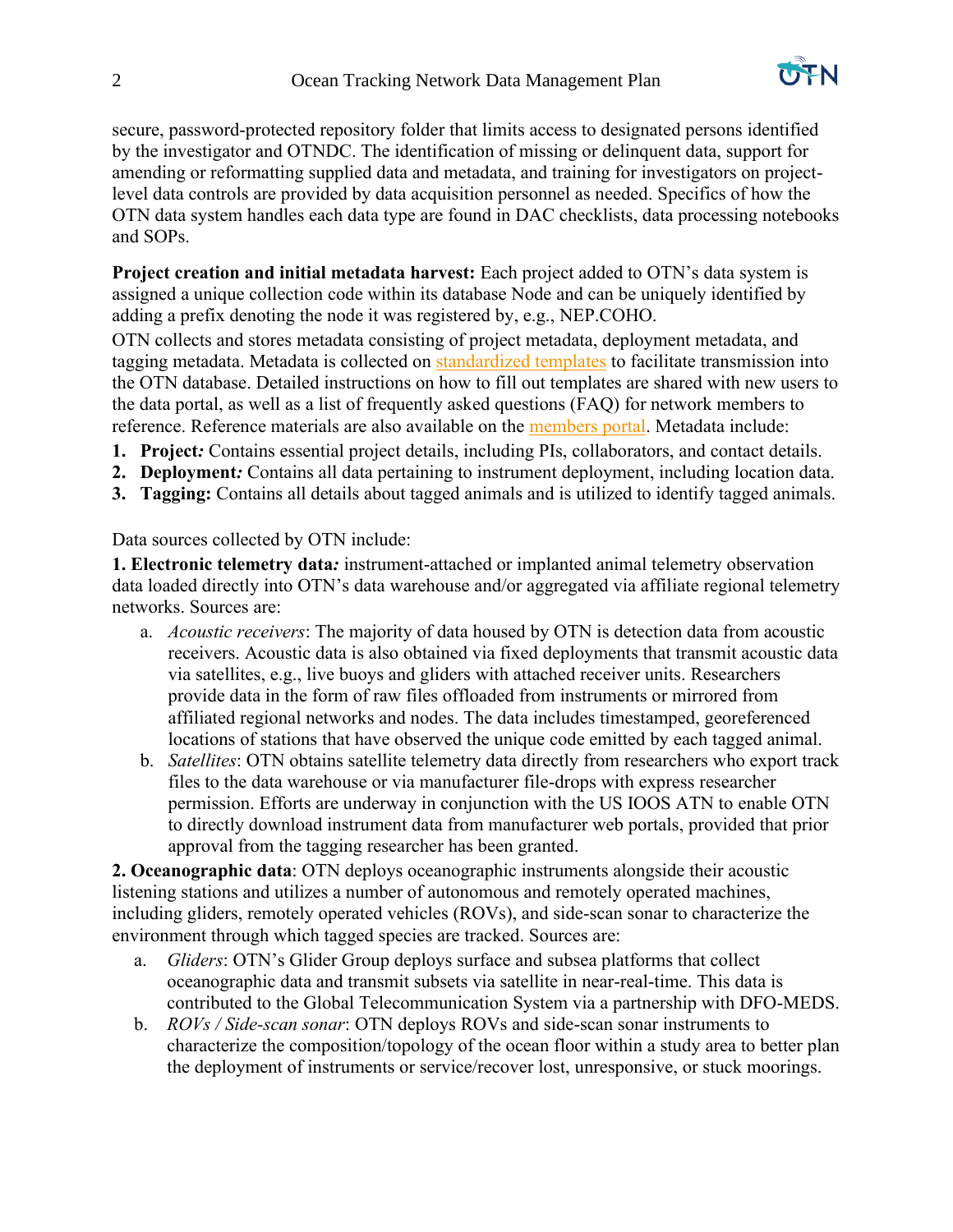

Information collected by these instruments is stored and archived at Dalhousie upon the conclusion of the mission.

c. *Stationary Data Loggers*: Oceanographic data collected by co-deployed stationary data loggers are shared where possible with the relevant regional association of CIOOS for optimal quality control and data discovery.

**3. Audiovisual data**: Some OTN platforms collect audiovisual data. This media is stored and archived at Dalhousie and is shared with partners on request. If a biological presence data is captured, an archival copy will be published with guidance from the camera-trap and machine observation working groups of TDWG, either through OTN or OBIS-Canada.

## **V. Data Products and Information Created/Managed by OTNDC**

- **PostgreSQL/GIS database:** OTN maintains a database structure suitable for managing and connecting hundreds of distinct but co-related telemetry projects while maintaining autonomy within any one project's submitted data. This structure is defined as a set of SQL commands version-controlled and managed via a database migration engine (nomad) to allow a concerted upgrade regime across all instances of the data system. The Database Manager is responsible for database maintenance, authorship of new migrations, delivering new features, and fixing bugs.
- **Project-level reports:** OTNDC builds a report for each registered project that has deployed acoustic tags and every detection of deployed tags across any listening station reporting data into the network. This tag-focused report is called a detection extract and provides researchers with the fullest possible description of where tagged animals have been detected.
- **Key Performance Indicator (KPI) dashboard:** OTN tracks statistics that indicate its progress towards various goals via a KPI Dashboard application. The application harvests information daily from OTN's Database, OTN's knowledge management platform (Podio), and inventory management system (Snipe-IT) and annually via the annual survey of OTNaffiliated investigators. It produces on-demand reports and is shared with staff via a secure web portal.
- **Data processing JuPyTeR notebooks (Nodebooks):** OTN's data processing pipeline for the most common data sources is written in Python and maintained by OTN's programming team. Data workflows are defined in a collection of code notebooks called the "Nodebooks," which lower the barrier to data assimilation for non-technical regional node managers. Nodebooks ensure that data managers at OTN and its affiliates follow the same processes and standards for data ingestion, thus guaranteeing the validity of data aggregated across nodes.
- **Data Portals:** OTN's Global Map hosted on the [OTN Data Portal](https://members.oceantrack.org/) offers high-level taxonomic, geospatial and temporal summaries of OTN's data holdings. These, along with the Network-level Statistics page, are designed to call attention to the work of affiliated OTN researchers and the global scope of OTN. Individual Project Metadata pages are generated using the supplied project metadata, identifying points of contact and species of interest as well as scientific goals for every project affiliated with OTN. Data used for discovery is shared via OTN's public data portals, GeoServer and ERDDAP, to optimize its utility for end-users building GIS applications or analysis pipelines.
- **End-user Analysis Tools:** OTN data personnel co-author and co-maintain a suite of community-developed tools for data analysis and visualization in R and Python.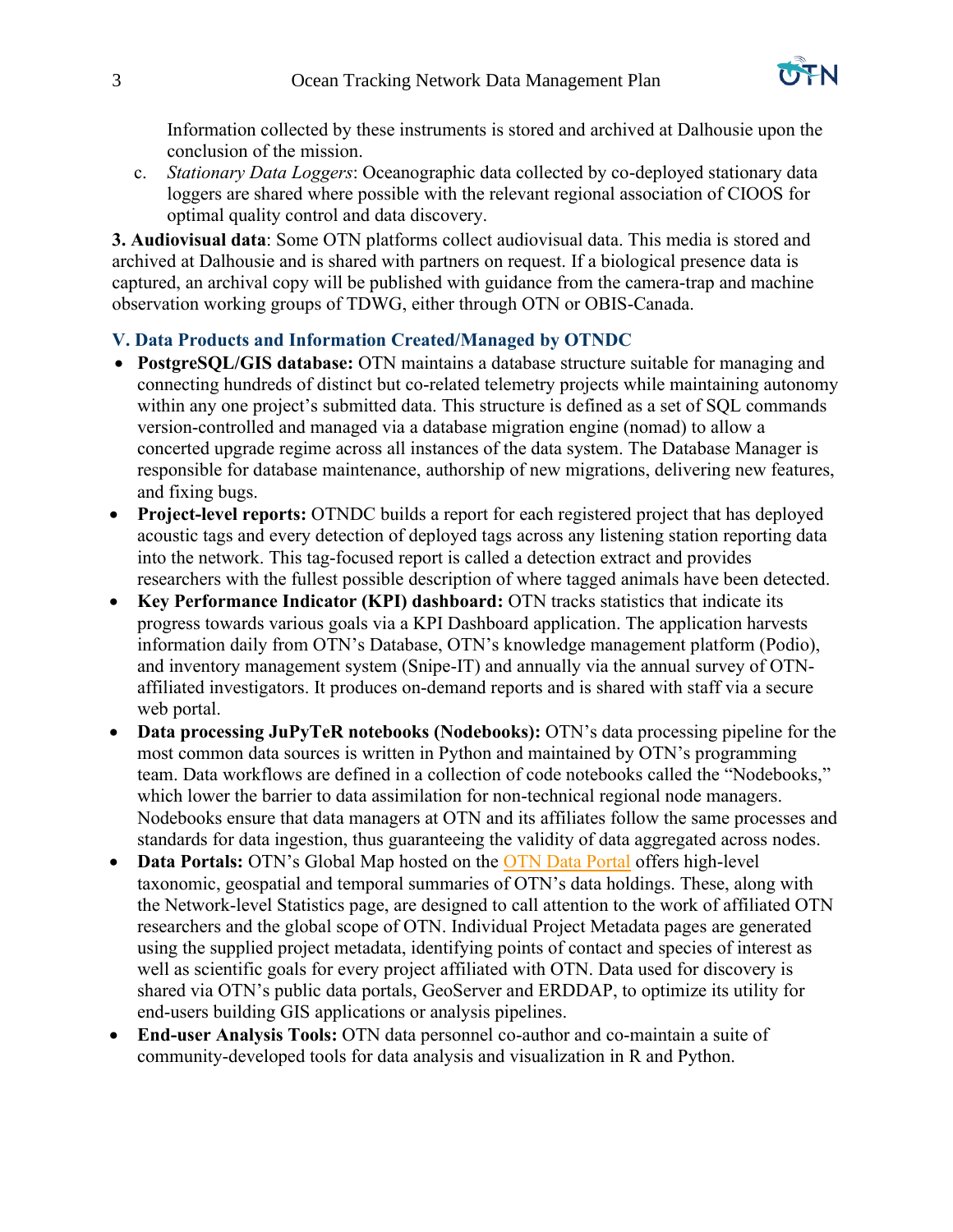

### **VI: Documentation and Workflow**

Received data and metadata (template) files are run through QA/QC processes, revised with the advice of the submitter, and finally loaded into the OTN data system via the Nodebooks. To maintain proper project scope and power of revision, each project writes data into its own separate schema. At scheduled intervals coinciding with the conclusion of seasonal fieldwork and data submission, the Nodebooks are also used to process the matching of tagged animals to detection data and create detection extracts for tagging projects (format described [here\)](https://members.oceantrack.org/data/otn-detection-extract-documentation-matched-to-animals). These detection extracts are shared securely with each project via private document folders hosted on OTN's Plone CMS. Summaries of all vetted data are generated into a separate schema to inform the Data Portal and public data endpoints. This process is referred to as a data push, whose workflow is global in scope and catalogued separately from Nodebooks. OTNDC maintains a [FAQ page](https://members.oceantrack.org/faq) describing data flow activities, and additions are currently in development in OTNDC GitLab.

OTN's Data Portal improves the discoverability of its affiliated projects via its Global Map and Statistics pages, which are hosted on Plone. Programmatically generated individual project metadata pages are built using supplied metadata and geospatial details of sampling effort, deployed stations, and tags released. Publishable projects are expressed onto the OTN IPT in Darwin Core Archives, harvested in turn by OBIS, and added to the broader global record of marine biodiversity. To maximize interoperability and reuse of metadata served by the Data Portal, OTN creates GeoServer geospatial data layers and filtered per-project data hyperlinks alongside each Project Metadata page. An "All Public Data listing" is maintained after every data push, and details of deployments, tagging, and detection events are shared via OTN's ERDDAP portal.

### **VII. Data Storage and Backup**

Data is stored on a physical server maintained by Dalhousie's Information Technology Services (ITS). Backups are performed on a daily/weekly/monthly regimen by ITS to ensure optimal hardware operation. The physical server is maintained for the life of its warranty, and hardware upgrades are budgeted accordingly. Storage requirements are estimated on a five-year basis, and service-level agreements between OTN and ITS are reviewed and re-negotiated annually. Additional details on security are available in the Cybersecurity plan.

### **VIII. Publication and Data Sharing**

OTN upholds **[FAIR](https://www.go-fair.org/fair-principles/)** and **TRUST** principles and is committed to the timely release of data to be publicly available per the Tri-Agency Statement of Principles on Digital Data Management. Data and metadata are published according to the [OTN Data Policy,](https://members.oceantrack.org/data/policies/otn-data-policy-2018.pdf) which collaborating investigators agree to upon registering their data with OTN. Data embargo requests are reviewed on a case-bycase basis by the International Scientific Advisory Committee (ISAC), and extensions to data embargoes will not be unreasonably withheld. Investigators are welcome to waive the embargo period and make data publicly available at any time before its expiry.Data uploaded primarily into an affiliated OTN node will abide first and foremost by the reporting or parent node's data policy, which can include rules governing the publishing of data and metadata. Matches made to detection events from affiliated nodes are governed by the data policy of the node to which the tag and animal morphology have been registered.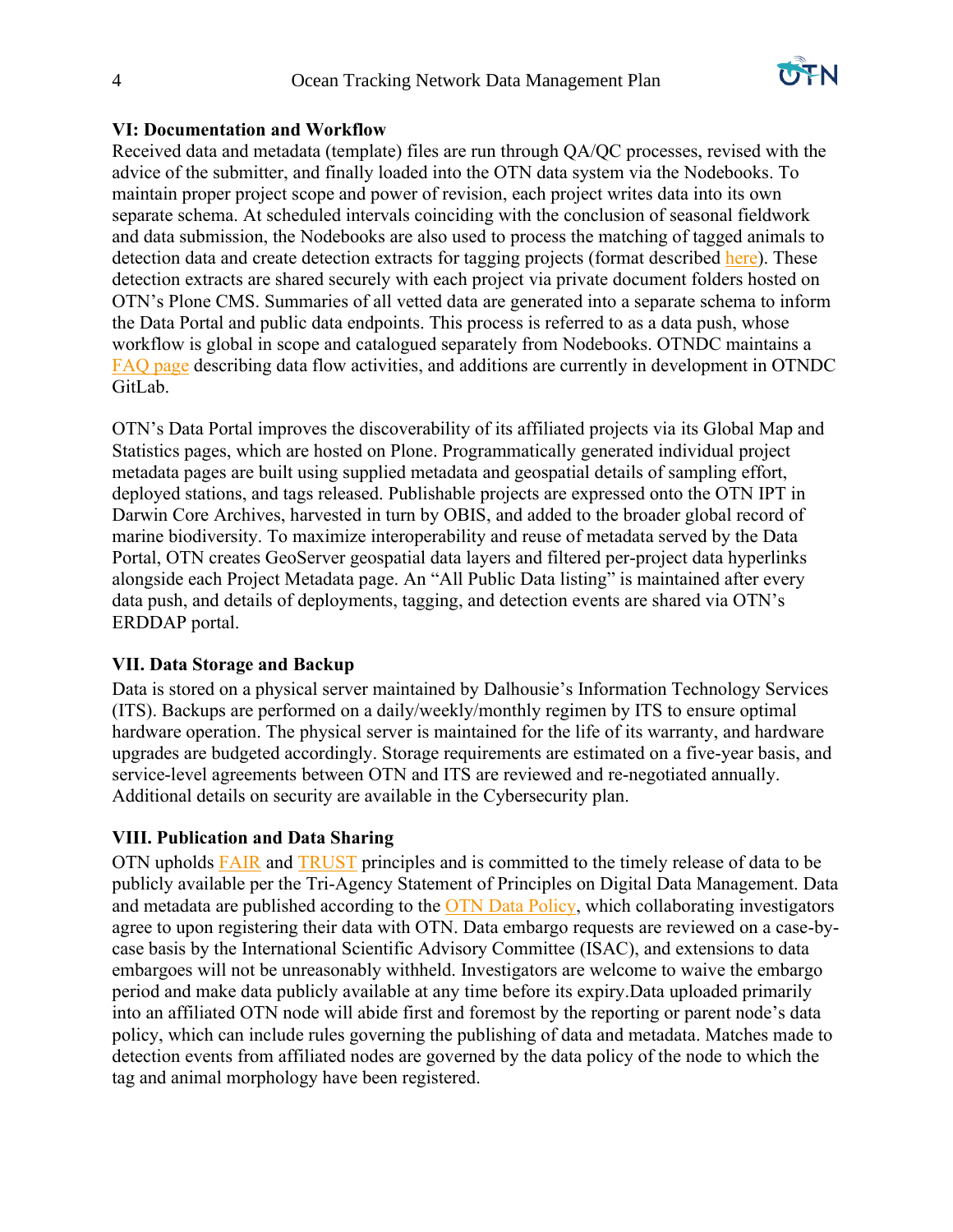

In preparation for data release, OTN uses internationally recognized standards, vocabularies, data formats, and open-source tools and software. Species names are verified using the World Register of Marine Species [\(WoRMS\)](http://www.marinespecies.org/). The OTN database design was heavily informed by Darwin Core, a collection of terms and definitions that facilitate the sharing of information about biological diversity. OTN publishes unembargoed animal occurrence and sampling event data to OBIS in Darwin Core format via the Integrated Publishing Toolkit [\(IPT\)](https://www.gbif.org/ipt), under a Creative Commons Attribution 4.0 International (CC BY 4.0). OTN also employs two open-source data sharing portals popular in the oceanographic community, **[ERDDAP](https://www.ncei.noaa.gov/erddap/information.html)** and [GeoServer,](http://geoserver.org/) for public data distribution of OTN animal presence data across various formats.

Publicly available data housed by OTN are shared through a number of endpoints and are updated following each data push. A complete list is available via the [IODE](https://catalogue.odis.org/) ODISC as well as through OTN's members portal. OTN also maintains a [publication data repository](https://members.oceantrack.org/data/pblctn_data) containing a list of datasets that directly support the publication of telemetry research.

## **IX. Ethics and Legal Compliance**

OTN interfaces with two types of sensitive data:

- **1. Indigenous-led data:** OTN defines Indigenous-led data as data informed by, pertains to, or collected by Indigenous peoples. As part of its commitment to EDIA (equity, diversity, inclusion, and accessibility), OTN abides by principles of OCAP for data governed by First Nation's data sovereignty. OTNDC staff have completed training in OCAP via the First Nation's Information Governance Centre (FNIGC). At the global level, OTN aligns its data system with CARE Principles for Indigenous Data Governance.
- **2. Species-at-risk data:** Data pertaining to species at risk is often subject to extended embargos. OTN works closely with researchers to ensure data is not released that may cause undue harm. Additionally, data that may be made public, e.g., receiver locations, can be concealed to ensure exact locations are not easily available ("fuzzy data").

Researchers must agree in advance to have their names, project titles, and contact information published for all projects. Personal or other sensitive data, including fishing and vessel details, are not disclosed or stored. All researchers in possession of an OTN equipment loan are further required to sign a copy of the OTN Data Policy. This policy was drafted in conjunction with Dalhousie's Office of Research Services and is referenced in the legally binding equipment loan agreement between Dalhousie and the borrowing institution. Under the data policy, ownership of tagging data and mapped detections rest with the tagging project's PI(s). The PI on the receiving deployment retains ownership over the unmapped detections.

## **X. Selection and Preservation**

Data held and quality controlled by OTNDC are critically important to the investigators who provide the observations and the broader and future research community. They form a global dataset of machine-observed animal presence spanning hundreds of species, are of immeasurable long-term value, and will be retained, shared, and preserved via OTN or per the archival strategy laid out in the data decommissioning plan.

## **XI. Review of the Plan**